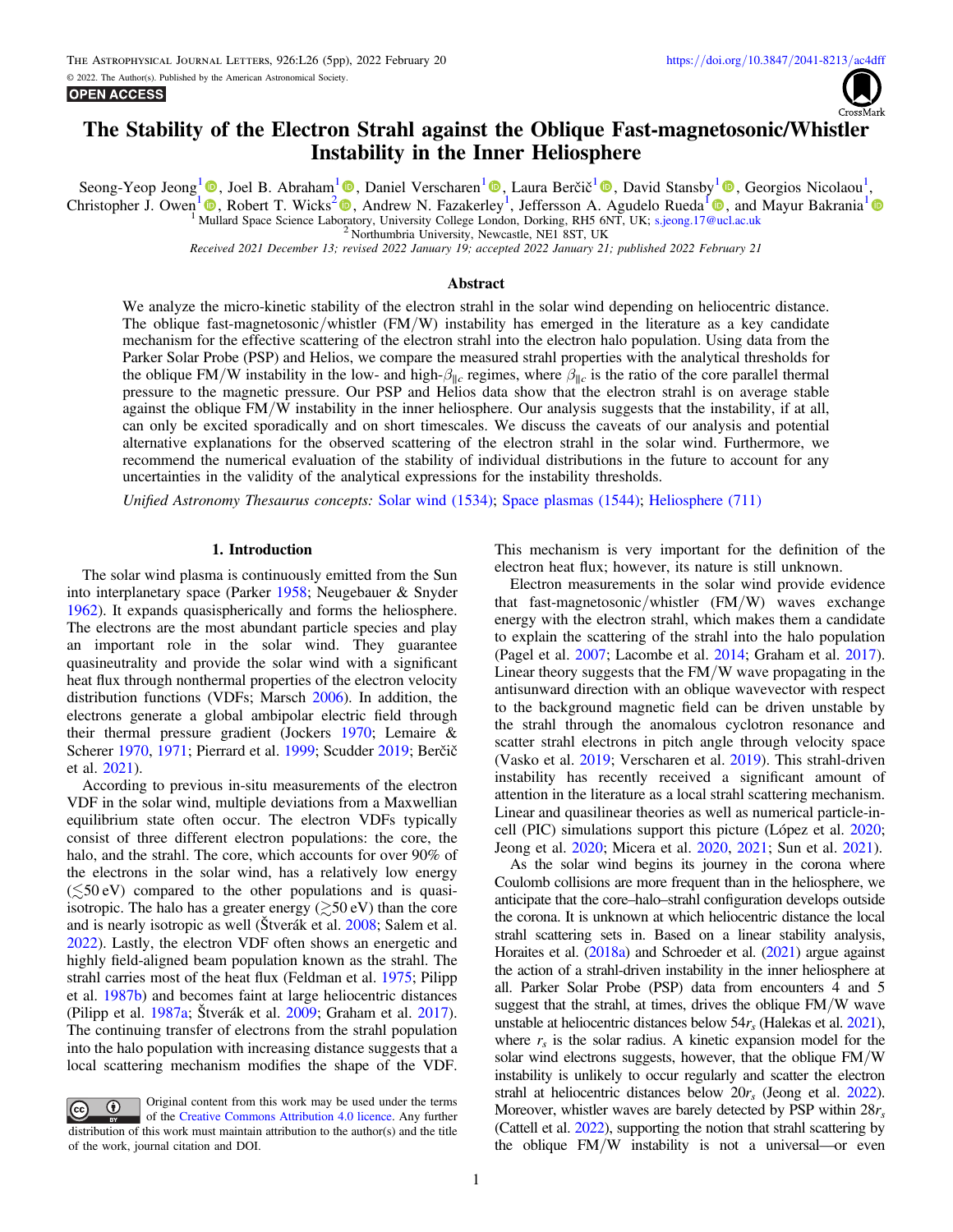<span id="page-1-0"></span>common—process in the inner heliosphere. We note, however, that the required whistler-wave amplitude for effective strahl scattering is small (Jeong et al. [2020;](#page-4-0) Vasko et al. [2020](#page-4-0)) and thus could be hidden in the fluctuation spectrum of the background turbulence in the solar wind (Zank et al. [1996](#page-4-0); Chen et al. [2013](#page-4-0); Tong et al. [2019](#page-4-0)).

In the present paper, we use the analytical thresholds for the oblique FM/W instability derived by Verscharen et al. ([2019](#page-4-0)) to investigate the stability of the electron strahl in the inner heliosphere. By using PSP and Helios data, we quantify the analytical thresholds as functions of heliocentric distance. Our results show that, on average, the electron strahl is not scattered by the oblique FM/W instability in the inner heliosphere.

# 2. Methods

# 2.1. Thresholds for the Oblique FM/W Instability

To analyze the strahl scattering through the oblique FM/W instability, we evaluate the analytical thresholds in the low- and high- $\beta_{\parallel c}$  regimes provided by Verscharen et al. ([2019](#page-4-0)). These analytical equations have been tested against numerical solutions for the thresholds of the oblique FM/W instability from linear hot-plasma theory over a range of representative solar wind parameters. The transition between the low- $\beta_{\parallel c}$  and high- $\beta_{\parallel c}$  regimes occurs at

$$
\beta_{\parallel c} \approx 0.25,\tag{1}
$$

where  $\beta_{\parallel j} \equiv 8\pi n_j k_B T_{\parallel j} / B_0^2$ ,  $n_j$  is the density of population j,  $T_{\parallel j}$  is the temperature of population *j* parallel to the background magnetic field,  $\mathbf{B}_0$  is the background magnetic field, and  $k_B$  is the Boltzmann constant. The subscripts  $e$ ,  $c$ , and  $s$  indicate quantities related to the total electrons, the core and the strahl, respectively. The plasma crosses the analytical threshold of the oblique FM/W instability in the low- $\beta_{\parallel c}$  regime if

$$
U_s \gtrsim 3\nu_{\parallel \text{th},c},\tag{2}
$$

where  $v_{\parallel \text{th},c} = \sqrt{2k_B T_{\parallel c}/m_e}$  is the core parallel thermal speed,  $U_s$  is the strahl bulk speed, and  $m_e$  is the mass of an electron. The plasma crosses the analytical threshold of the oblique FM/W instability in the high- $\beta_{\parallel c}$  regime if

$$
U_s \gtrsim \left[2\frac{n_s}{n_c}\sqrt{\frac{T_{\parallel s}}{T_{\parallel c}}}v_{Ae}^2v_{\parallel \text{th},c}^2\frac{(1+\cos\theta)}{(1-\cos\theta)\cos\theta}\right]^{1/4},\qquad(3)
$$

where  $v_{Ae} = B_0 / \sqrt{4 \pi n_e m_e}$ , and  $\theta$  is the angle between wavevector **k** and  $\mathbf{B}_0$ .<sup>3</sup>

## 2.2. Data Analysis of PSP and Helios Data

We base our data analysis on the PSP data set created by Abraham et al. ([2022](#page-4-0)). Our PSP data were recorded at heliocentric distances between  $25r_s$  and  $90r_s$ . This data set uses fits to the observed level 3 electron VDFs provided by the Solar Wind Electron Alphas and Protons (SWEAP) instrument suite (Kasper et al. [2016](#page-4-0); Whittlesey et al. [2020](#page-4-0)) on board PSP. SWEAP consists of two electrostatic analyzers, SPAN A and B, which measure electrons arriving from across almost the full sky using orthogonally positioned  $120^{\circ} \times 240^{\circ}$  fields of view over an energy range from 2 eV to 1793 eV during our measurement intervals. During the encounter, the sampling cadence of PSP's SPAN detector is 13.98 s, and its integration time is 6.965s. We fit the VDFs in the magnetic-field-aligned velocity frame and ignore any data points below 30 eV to avoid the inclusion of secondary electrons. The analysis method fits a bi-Maxwellian distribution to the core, a bi-κ-distribution to the halo, and a drifting bi-Maxwellian distribution to the strahl. We only allow the strahl to drift in the direction parallel to the magnetic field.

On Helios 1 and 2 (Rosenbauer et al. [1981;](#page-4-0) Pilipp et al. [1987a](#page-4-0)), electrons were measured by the electron particle instrument I2, part of the E1 Plasma Experiment. Our Helios data were recorded at heliocentric distances between  $62r<sub>s</sub>$  and 210 $r_s$ . A narrow instrument aperture (19° × 2°) spins with the spacecraft and covers a full range of 360° in azimuth, providing two-dimensional electron VDFs. Helios took 16 s to measure a full two-dimensional electron VDF with a cadence of 40 s. For context, we also use proton density and velocity as well as magnetic-field measurements as described by Berčič et al. ([2019](#page-4-0), Section 3). We analyze the electron VDFs in the magnetic-field-aligned frame, in which the solar-wind protons have zero bulk speed. We model the distributions with a sum of a bi-Maxwellian distribution representing the core, a bi-κdistribution representing the halo, and a bi-Maxwellian distribution representing the strahl. We only allow the core and the strahl to have drift velocities in the direction parallel to the magnetic field.

In both data sets, we discard all VDFs for which the fit results for the density of the halo or the strahl is greater than the density of the core.

#### 3. Results

#### 3.1. Fit Parameters from PSP and Helios

We bin the fitted data from both PSP and Helios into 50 radial-distance bins of equal width. We first separate our PSP and Helios data into the low- $\beta_{\parallel c}$  regime and high- $\beta_{\parallel c}$  regime according to Equation (1). We show the profiles of  $T_{\parallel c}$ ,  $T_{\parallel s}$ ,  $B_0$ ,  $n_c/n_e$ ,  $n_s/n_e$ , and  $v_{Ae}$ , which all appear on the right-hand sides of Equations (2) and (3), as functions of heliocentric distance in Figure [1.](#page-2-0)

The red and blue lines correspond to the parameters in the low- $\beta_{\parallel c}$  regime while the yellow and green lines correspond to the parameters in the high- $\beta_{\parallel c}$  regime from PSP and Helios.

PSP predominately samples streams of slow solar wind while the Helios data set includes a broader variety of solar wind. Therefore, the PSP and Helios data sets do not connect exactly, especially in terms of  $T_{\parallel s}$ ,  $n_c/n_e$ , and  $n_s/n_e$  in the low- $\beta_{\parallel c}$  cases. Figure [1](#page-2-0)(c) shows the magnetic field averaged over the respective particle sampling times of the electron instruments for PSP and Helios.

For our evaluation of the instability thresholds as functions of heliocentric distance, we apply the binned mean profiles of the parameters shown in Figure [1](#page-2-0) to Equations  $(2)$  and  $(3)$ .

# 3.2. Threshold in the Low- $\beta_{\parallel c}$  Regime

In Figure [2,](#page-2-0) the blue (PSP) and red (Helios) lines show the profiles of the right-hand side of Equation (2), and the yellow (PSP) and green (Helios) lines show the measured profiles of  $U_s$ . The strahl bulk speed does not cross the low- $\beta_{\parallel c}$  threshold in the shown range of heliocentric distances on average and,

 $\frac{3}{3}$  The original derivation of the instability thresholds by Verscharen et al. ([2019](#page-4-0)) assumes isotropic electrons. However, it is straightforward to extend this framework to anisotropic electrons, in which case we retrieve Equations (2) and  $(3)$ .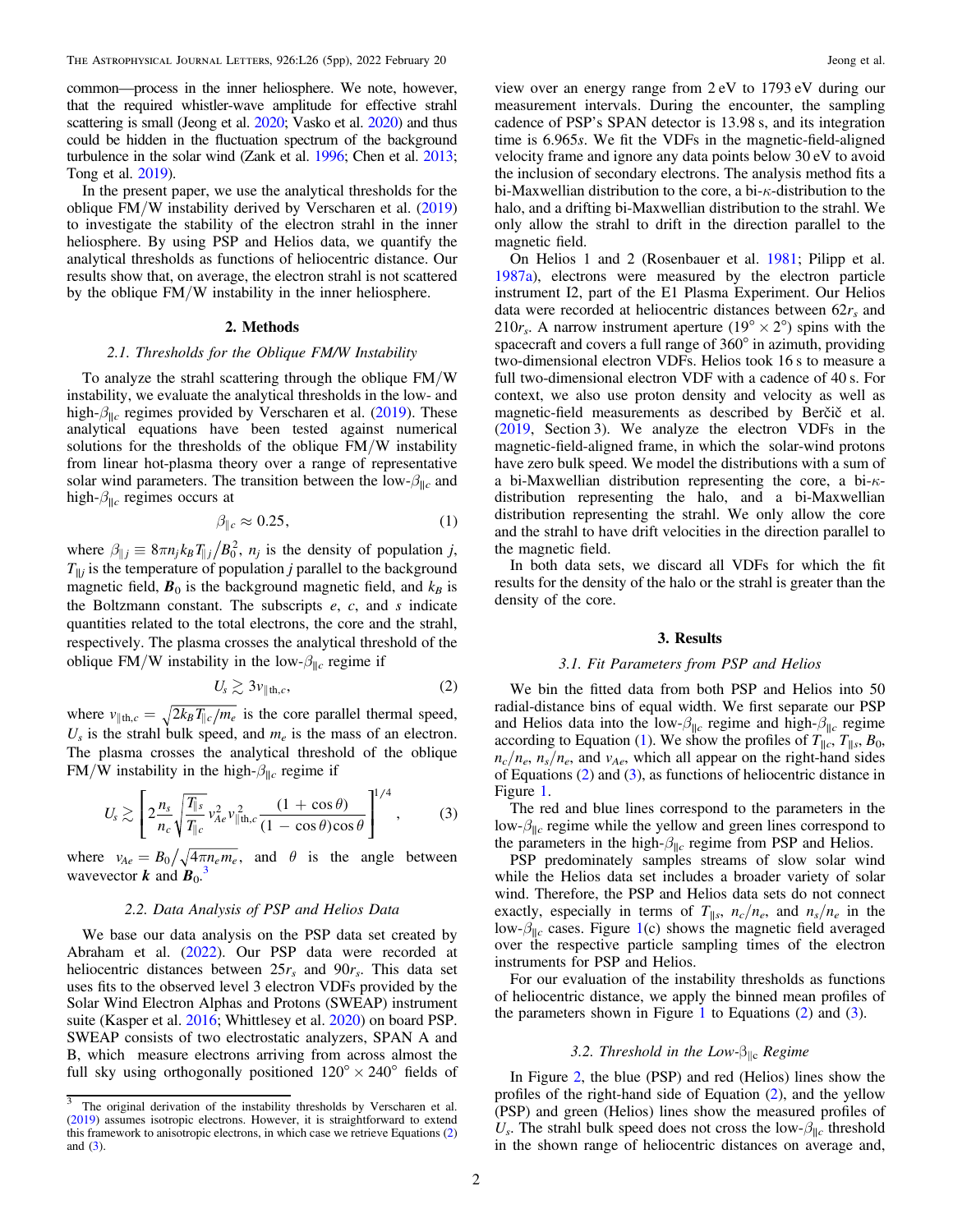<span id="page-2-0"></span>

**Figure 1.** Radial profiles of  $T_{\parallel c}$ ,  $T_{\parallel s}$ ,  $B_0$ ,  $n_c/n_e$ ,  $n_s/n_e$ , and  $v_{Ae}$  in our PSP and Helios data sets, separated between the low- $\beta_{\parallel c}$  and the high- $\beta_{\parallel c}$  regimes according to Equation ([1](#page-1-0)).

thus, does not fulfill Equation ([2](#page-1-0)). The low- $\beta_{\parallel c}$  threshold and  $U_s$  decrease quasi-monotonously. Near the Sun, the difference between the low- $\beta_{\parallel c}$  threshold and  $U_s$  decreases with heliocentric distance. However, beyond  $\sim 80r_s$  from the Sun, the difference is nearly constant. The error bars of the low- $\beta_{\parallel c}$ 



Figure 2. Profiles of the low- $\beta_{\parallel c}$  threshold of the oblique FM/W instability from Equation ([2](#page-1-0)) and  $U_s$  as functions of heliocentric distance. All PSP and Helios data underlying this figure have  $\beta_{\parallel c} < 0.25$ .



Figure 3. Profiles of the high- $\beta_{\parallel c}$  threshold of the oblique FM/W instability from Equation ([3](#page-1-0)) and  $U_s$  as functions of heliocentric distance. All PSP and Helios data underlying this figure have  $\beta_{\parallel c} > 0.25$ .

threshold and  $U_s$  do not overlap in the shown range of heliocentric distances.

# 3.3. Threshold in the High- $\beta_{\parallel c}$  Regime

Previous studies of the oblique FM/W instability by Vasko et al. ([2019](#page-4-0)), Verscharen et al. ([2019](#page-4-0)), López et al. ([2020](#page-4-0)), Jeong et al.  $(2020)$  $(2020)$  $(2020)$ , Micera et al.  $(2020)$ , Micera et al.  $(2021)$  $(2021)$  $(2021)$ , and Sun et al. ([2021](#page-4-0)) suggest that the angle  $\theta$  in Equation ([3](#page-1-0)) typically ranges from  $\theta = 55^{\circ}$  to 65°. Equation ([3](#page-1-0)) does not significantly depend on  $\theta$  in this range compared to its much stronger dependence on  $T_{\parallel c}$ ,  $T_{\parallel s}$ ,  $n_c$ ,  $n_s$ , and  $v_{Ae}$ . Therefore, we use a representative value of  $\theta = 60^\circ$ .

In Figure 3, the blue (PSP) and red (Helios) lines show the profiles of the right-hand side of Equation ([3](#page-1-0)), and the yellow (PSP) and green (Helios) lines show the measured profile of  $U_s$ . The strahl bulk speed does not cross the high- $\beta_{\parallel c}$  threshold in the shown range of heliocentric distances on average and, thus, does not fulfill Equation ([3](#page-1-0)). The high- $\beta_{\parallel c}$  threshold and  $U_s$  quasimonotonously decrease at all explored heliocentric distances. As in the low- $\beta_{\parallel c}$  case, near the Sun, the difference between the high- $\beta_{\parallel c}$  threshold and  $U_s$  decreases with heliocentric distance. However, beyond  $\sim 80r_s$  from the Sun, the difference is approximately constant. The error bars of the high- $\beta_{\parallel c}$  threshold and  $U_s$  do not overlap at all explored heliocentric distances.

# 4. Discussion and Conclusions

We analyze the stability of the solar-wind electron strahl against the oblique FM/W instability for self-induced strahl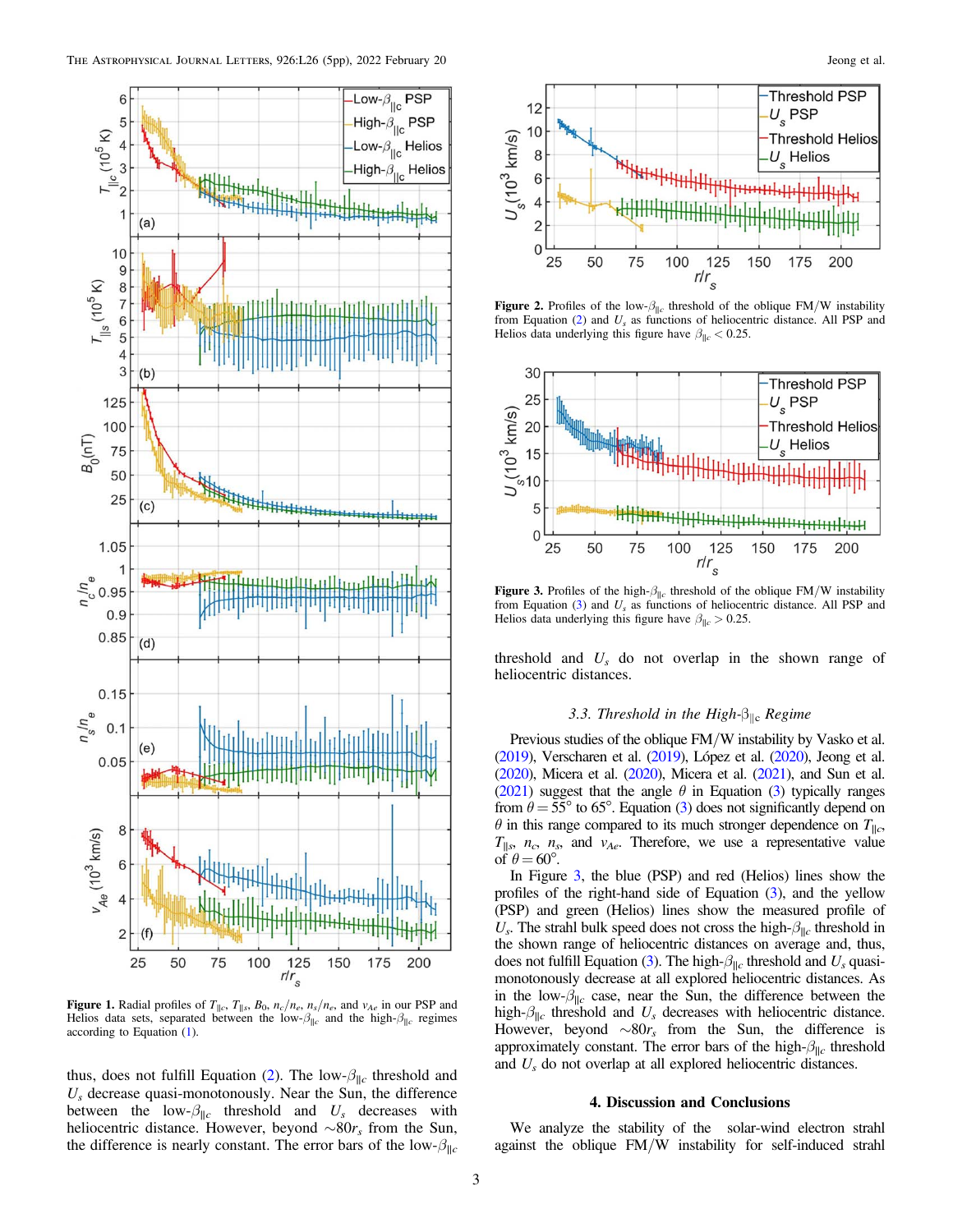scattering in two different  $\beta_{\parallel c}$  regimes. By quantifying the plasma parameters based on binned and averaged electron data from PSP and Helios, as shown in Figure [1](#page-2-0), we evaluate the analytical instability thresholds as functions of heliocentric distance.

Our results show that Equations  $(2)$  $(2)$  $(2)$  and  $(3)$  $(3)$  $(3)$  are, for plasma with the observed average radial profiles, not satisfied at heliocentric distances between  $25r_s$  $25r_s$  and  $210r_s$ . In Figures 2 and [3,](#page-2-0) the low- and high- $\beta_{\parallel c}$  thresholds are always greater than  $U_s$ . For both the low- $\beta_{\parallel c}$  and for the high- $\beta_{\parallel c}$  cases, the difference between the thresholds and  $U_s$  decreases with heliocentric distance near the Sun as predicted by Jeong et al. ([2022](#page-4-0), section 4.4). However, beyond a heliocentric distance of  $\sim 80r_s$ , the difference between the thresholds and  $U_s$  is nearly constant. Assuming that our PSP and Helios data are representative and that our Equations ([2](#page-1-0)) and ([3](#page-1-0)) reflect the thresholds accurately, our findings suggest that the strahl is not scattered by the oblique FM/W instability in the inner heliosphere, in agreement with the arguments presented by Horaites et al. ([2018a](#page-4-0)) and Schroeder et al. ([2021](#page-4-0)).

According to quasilinear theory and particle-in-cell simulations (Jeong et al.  $2020$ ; Micera et al.  $2020$ ,  $2021$ ), the oblique  $FM/W$ instability, if excited, scatters the electron strahl efficiently on a timescale shorter than 1 s in the inner heliosphere. This rapid action of the instability and the radial decrease of the thresholds suggest that the measured  $U_s$  would closely follow the threshold of marginal stability at all distances beyond the critical distance  $r_{\text{crit}}$ , at which the threshold is crossed for the first time. Neither Figure [2](#page-2-0) nor Figure [3](#page-2-0) suggests the existence of  $r_{\text{crit}}$  at heliocentric distances less than 1 au. However, we identify some uncertainties in our results.

Our analysis is based on electron measurements with a finite sampling cadence (∼14 s by PSP and ∼40 s by Helios). Even if the instability scatters the electron strahl, PSP and Helios would be unlikely to detect the moment of strahl scattering because it occurs so quickly. If the magnetic field changes significantly during such a sampling interval, the corresponding electron measurement would be deteriorated. Since the averaged amplitude of magnetic-field variations at the timescale of the particle measurements is small, we assume that this effect has a small impact on our results. However, we recommend repeating our study with even faster plasma instrumentation (e.g., with Solar Orbiter's EAS instrument in burst mode, Owen et al. [2020](#page-4-0)) for comparison in the future.

The derivation of Equations ([2](#page-1-0)) and ([3](#page-1-0)) by Verscharen et al.  $(2019)$  $(2019)$  $(2019)$  is based on the assumption that the oblique FM/W instability is most efficiently driven by electrons with  $v_{\parallel} = U_s$ , where  $v_{\parallel}$  is the velocity coordinate in the direction parallel with where  $v_{\parallel}$  is the velocity coordinate in the direction parallel with respect to  $\vec{B}_0$  in the solar wind frame. However, according to the predictions from quasilinear theory and PIC simulations (Jeong et al. [2020](#page-4-0); Micera et al. [2020,](#page-4-0) [2021](#page-4-0)), strahl scattering by the oblique FM/W instability most efficiently occurs in the  $v_{\parallel}$ -range  $\geq U_s$ . For example, Jeong et al. ([2020](#page-4-0)) show that the oblique FM/ W instability in the high- $\beta_{\parallel c}$  regime is most efficiently driven by electrons with  $v_{\parallel} \approx 2U_s$ . Applying this argument in the derivation of Equation ([3](#page-1-0)), we find a threshold for the high- $\beta_{\parallel c}$  case that is lower by a factor of about two than shown in Figure [3.](#page-2-0) Such a modification would lead to a small difference between the two curves shown in Figure [3](#page-2-0). If we adjusted the analytical thresholds by a constant factor greater than 2, the discovered constant difference between the thresholds and  $U_s$  at  $r \gtrsim 80r_s$  would be consistent with the limitation of  $U_s$  through the oblique  $FM/W$ instability with  $r_{\text{crit}} \approx 80 r_s$ .

The uncertainties of the analytical instability thresholds can be circumvented by calculating the stability of individually measured electron VDFs with numerical tools like ALPS (Verscharen et al. [2018](#page-4-0)) or LEOPARD (Astfalk & Jenko [2017](#page-4-0)). These numerical codes are able to calculate the full hot-plasma dispersion relation based on our PSP and Helios data without assuming a bi-Maxwellian shape of the electron VDF.This method would allow for an independent determination of  $r_{\text{crit}}$ and thus an independent determination of a potential correction factor to our analytical instability thresholds. In addition, it would be worthwhile to investigate observationally the occurrence of oblique FM/W waves as a result of the oblique FM/W instability.

Our observation of the decreasing trends in  $U_s$  (Figures [2](#page-2-0) and [3](#page-2-0)) as well as earlier observations of the broadening of the strahl pitch angle and the scattering of the strahl into the halo (Hammond et al. [1996;](#page-4-0) Maksimovic et al. [2005](#page-4-0); Štverák et al. [2009;](#page-4-0) Graham et al. [2017](#page-4-0)) provide evidence that strahl scattering occurs over a wide range of distances in the solar wind. Therefore, if the oblique FM/W instability is *not* responsible for this evolution, other processes must explain the observed trends.

Other linear instabilities, including the quasiparallel whistler heat-flux instability (Tong et al. [2019](#page-4-0); Kuzichev et al. [2019](#page-4-0); Vasko et al. [2020](#page-4-0)) are not efficient strahl scattering mechanisms (Verscharen et al. [2019](#page-4-0)). However, nonlinear processes involving combinations of primary and secondary instabilities in connection with solar wind expansion reproduce observed wave and particle features in the solar wind (Micera et al. [2021](#page-4-0)). Coulomb collisions have been suggested to contribute to the strahl evolution even though the collisional mean free path of suprathermal electrons is large (Landi et al. [2012;](#page-4-0) Horaites et al. [2018b,](#page-4-0) [2019](#page-4-0)). Another possible strahl scattering mechanism involves the dissipation of existing plasma fluctuations (especially whistler waves; Vocks [2012;](#page-4-0) Vocks et al. [2005](#page-4-0)). Although whistler waves have been sporadically observed in the solar wind (Lacombe et al. [2014;](#page-4-0) Agapitov et al. [2020;](#page-4-0) Kretzschmar et al. [2021](#page-4-0); Cattell et al. [2021](#page-4-0); Jagarlamudi et al. [2021](#page-4-0)), their origin and possible links to solar wind turbulence are still not well understood.

D.V. is supported by STFC Ernest Rutherford Fellowship  $ST/P003826/1$ . J.B.A. is supported by STFC grant  $ST/P$ T506485/1. D.V., C.J.O., A.N.F., D.S., and L.B. are supported by STFC Consolidated Grant ST/S000240/1. R.T.W. is funded by STFC consolidated Grant ST/V006320/1. J.A.A. R. is supported by the ESA Networking/Partnering Initiative (NPI) contract  $4000127929/19/NL/MH/mg$  and the Colombian program Pasaporte a la Ciencia, Foco Sociedad—Reto 3, ICETEX grant 3933061. M.B. is supported by a UCL Impact Studentship, jointly funded by the ESA NPI contract 4000125082/18/NL/MH/ic. This work was discussed at the "Joint Electron Project (JEP)" at MSSL. The authors acknowledge insightful discussions within the International Team "Heliospheric Energy Budget: From Kinetic Scales to Global Solar Wind Dynamics" at the International Space Science Institute (ISSI) in Bern led by M. E. Innocenti and A. Tenerani.

# ORCID iDs

Seong-Yeop Jeong @[https:](https://orcid.org/0000-0001-8529-3217)//orcid.org/[0000-0001-8529-3217](https://orcid.org/0000-0001-8529-3217) Joel B. Abraha[m](https://orcid.org/0000-0002-6305-3252) thtps://orcid.org/[0000-0002-6305-3252](https://orcid.org/0000-0002-6305-3252) Da[n](https://orcid.org/0000-0002-0497-1096)iel Verscharen t[https:](https://orcid.org/0000-0002-0497-1096)//orcid.org/[0000-0002-0497-1096](https://orcid.org/0000-0002-0497-1096)